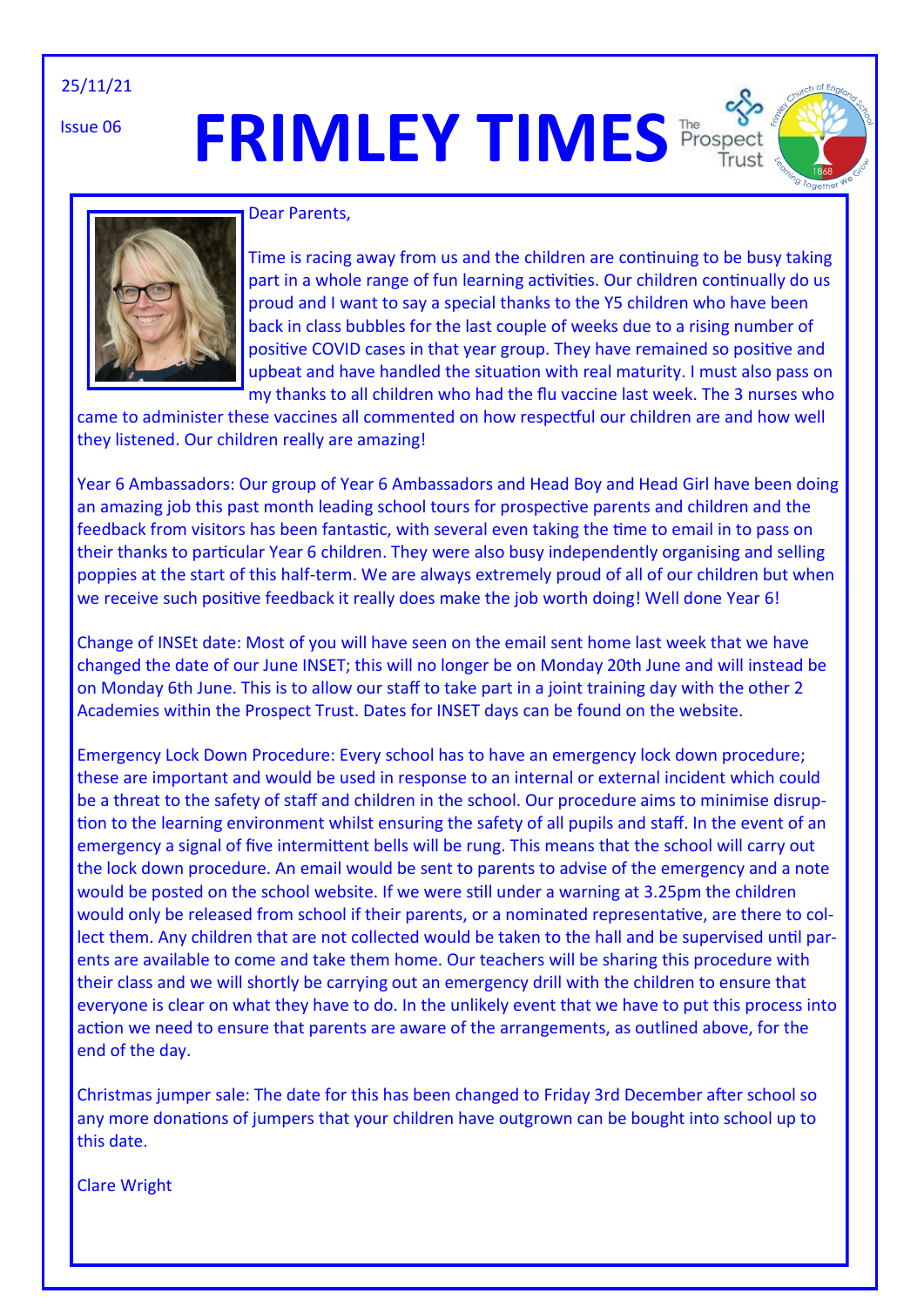## **Consultation on a change of admission arrangements for Kings International College Watchetts Drive Camberley Surrey GU15 2P**

Kings International College is proposing to add a level to their admissions criteria above the 'all other children category to incorporate service children. This would be number 5 on the criteria below.

All applications will be considered under our admissions criteria, which are:

1. Looked after and previously looked after children.

2. Children with exceptional arrangements.

3. Sibling at time of admission.

----

4. Children of members of staff, employed at the school for two or more years at the time the application for admission to the school is made, and/or the member of staff is recruited to fill a vacant post for which there is a demonstrable skill shortage.

5. Service children where one or both parents living at the same address as the child are current serving military personnel (not reserves)

6. All other children. Should there be an oversubscription, the criteria will be applied as above and within category 6, places will be offered based on distance. A waiting list will be kept by the school and places offered as they arise using the above criteria.

• children who are in the care of a local authority or provided with accommodation by a local authority in accordance with Section 22 of the Children Act 1989, e.g. fostered or living in a children's home, at the time an application for a school is made; and

• children who have previously been in the care of a local authority or provided with accommodation by a local authority in accordance with Section 22 of the Children Act 1989 and who have left that care through adoption, a child arrangements order (in accordance with Section 8 of the Children Act 1989 and as amended by the Children and Families Act 2014) or special guardianship order (in accordance with Section 14A of the Children Act 1989); and

• children who appear (to the admission authority) to have been in state care outside of England and ceased to be in state care as a result of being adopted. A child will be regarded as having been in state care outside of England if they were accommodated by a public authority, a religious organisation or any other provider of care whose sole purpose is to benefit society. The parent/carer will need to provide evidence to demonstrate that the child was in state care outside of England and left that care as a result of being adopted Any comments on this consultation should be addressed to Mrs J. Morgan at consultation@kings-international.co.uk

The consultation will end on 27th December 2021.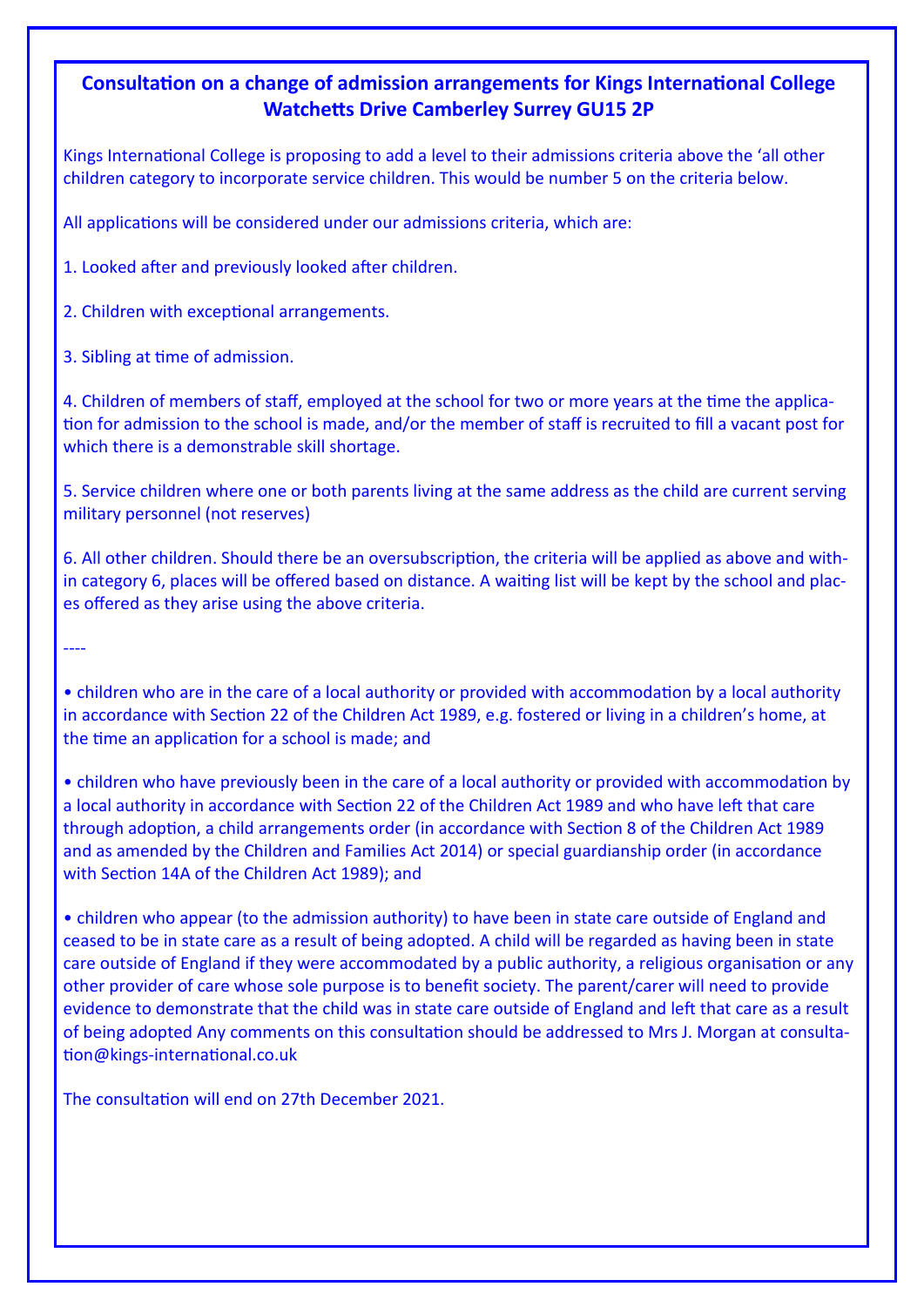#### **Christmas wishlists**

Last year the FPTA suggested that we put together a "Christmas wish list" of items that would enhance the children's experiences here at Frimley. We received so many items and were really grateful to those parents who took the time to buy something for our school. This year, the FPTA suggested organising year group wishlists so this is what we have done.

Any purchases from these lists would be very welcome and appreciated:

https://amzn.eu/hv60M1q Year 6

https://amzn.eu/5uwP3Ol Year 5

https://amzn.eu/3FlpInM Year 4

https://amzn.eu/iUQtTtf Year 3



# **Near miss on crossing today**

**A car ran the red light just as it changed to green on the crossing outside the school this morning.**

**Please could you remind your children to always check for traffic before they cross, even if the light says it is safe to do so.**

**It is hard to believe that people drive so thoughtlessly outside a school.**

#### **Cricket success**



I was delighted to hear from one of our parents who coaches the Under 10s at Frimley Cricket Club. This team celebrated real success last season, coming 2nd in their division, and 3 of our children collected awards at the recent end of season awards; well done to Ted, Bobby and Benji. In addition to this, I was delighted to hear that the Frimley children are a delight to coach and a credit to the school, teachers, parents and themselves. Well done to all the boys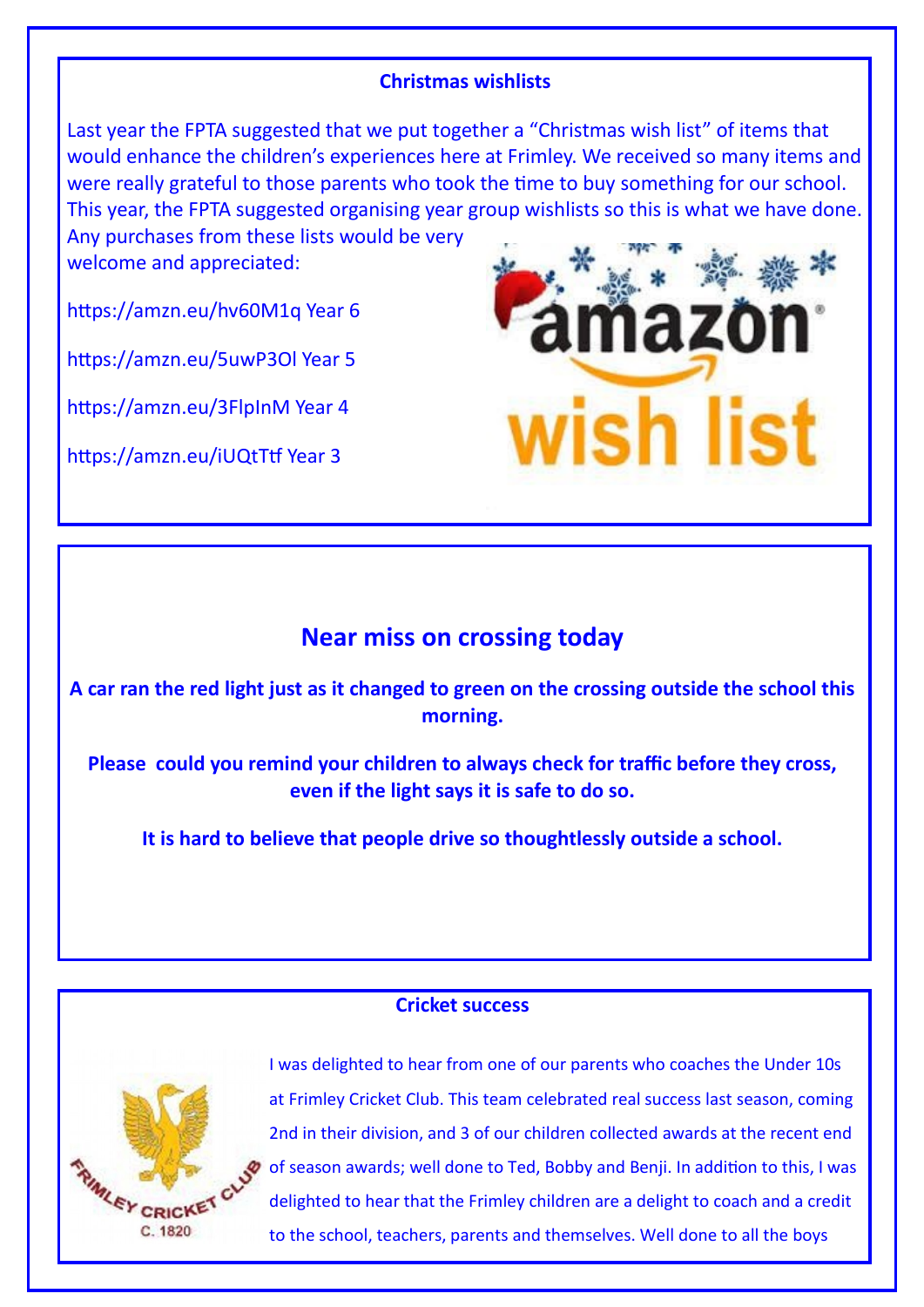## **Consultation on admission arrangements for South Camberley Primary and Nursery School for 2023/24.**

Engage Enrich Excel Academies (EEEA) are conducting a partial consultation on admission arrangements, for a proposed change to reduce the Published Admissions Number (PAN) from 120 to 90 from the year 2023/24 onwards for the relevant year group at South Camberley Primary and Nursery School. Full details of the consultation and the changes are available on their trust website www.eeea.co.uk. Comments are invited on only the proposed change. The consultation will run from Wednesday 24th Nov 2021 to midnight Monday 10th Jan 2022. Anyone wishing to submit their views can email the Trust at admissions@eeea.co.uk. Written submissions can also be sent to

The CEO

EEE Academies Trust

c/o Cambridge Primary School,

Queen's Ave,

Aldershot GU11 4AA

After the closing date, responses will be collated and presented to the Trust board meeting in Feb 2022. Once the board has considered all the responses the determined admission arrangements will be place on EEEA's website at www.eeea.co.uk.

# **A reminder of Christmas linked dates for this term – please be aware that these could change due to COVID etc**

- 1. Friday 3rd December (change of date) : PTA Christmas jumper swap sale (after school)
- 2. Wednesday 8th December: Y3 Christmas play 2.00 and 6.00 (we anticipate inviting 1 family member per child to each performance)
- 3. Friday 10th December: Sponsored Christmas Run for whole school (during school day)
- 4. Monday 13th December: Carols Around the Tree and Christmas Fayre (after school)
- 5. Wednesday 15th December: Christmas lunch
- 6. Friday 17th December: Term ends at 2.00